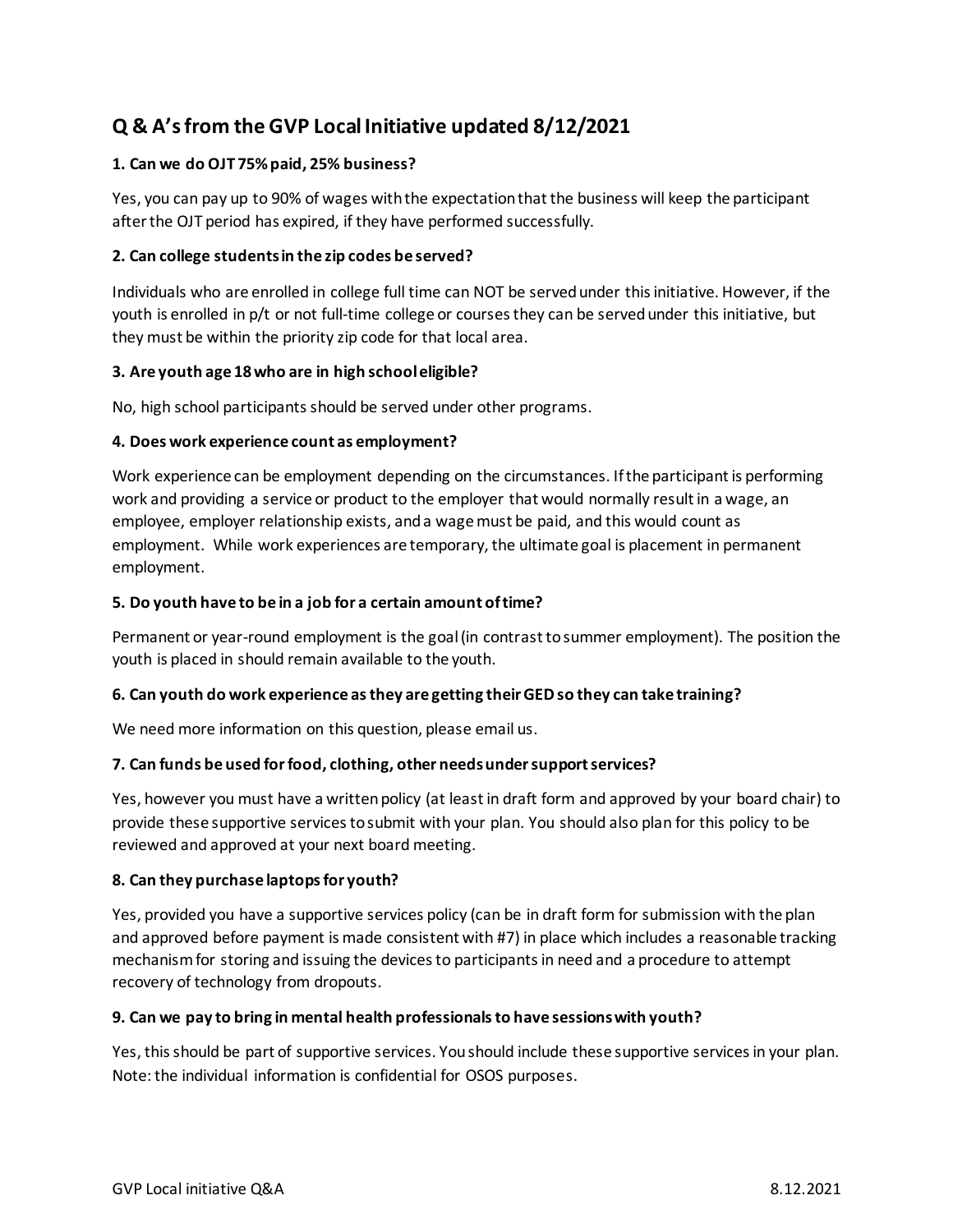# **10. Would it be possible to word the OJT reimbursement request as "up to 90% OJT wage reimbursement"?**

Yes, please refer to the response to question 1.

# **11. What are the data entry requirements under the Gun Violence Prevention Local Initiative. How will services be entered? Will the participants be co-enrolled in the WIOA Youth/Adult programs?**

With regard to the required data entry associated with this program, an OSOS guide with step-by-step instructions for completing data entry has been developed and can be found here[: GVP Local Initiative](http://www.dol.ny.gov/gun-violence-prevention-gvp-local-initiative-osos-guide)  [OSOS Guide.](http://www.dol.ny.gov/gun-violence-prevention-gvp-local-initiative-osos-guide) A GVP Local initiative program has been set up in the system that when selected, will not enroll the participant in WIOA. If the Local Area chooses to serve the participant with additional programs/funding such as the WIOA Youth/Adult programs, they may be co-enrolled. However, this is not a requirement nor is it automatically created by the system. A funding stream will also be added to the system that can be selected when entering services under this program. OSOS is not a financial tracking system. Therefore, a value of \$1 will be attached to the service similar to other funding streams that are entered in the system. Details for entering services and funding are clearly explained in the OSOS guide.

# **12. Does placement in subsidized employment count towards the placement goal provided to the local area?**

Yes, it would count toward the placement goal, however, please keep in mind that the ultimate goal of this program is long term good paying jobs for participants.

# **13. Can participants be co-enrolled in WIOA?**

Yes, local areas can co-enroll but it is not a requirement of this program. If co-enrolled, all WIOA eligibility and program requirements must be met.

#### **14. How do we report monthly expenditures?**

There will a program code in PeopleSoft made available for this initiative.

#### **15. Can we assign a unique name to the Gun Violence Prevention program?**

You can refer to the initiative as the Gun Violence Prevention Local Initiative. The initiative name may change in the coming weeks.

#### **16. Can any of our allotment be used for administrative costs?**

Yes. Administration is allowed but should held to 10%. This is limited to fiscal, legal and HR. Program staff are not included in admin costs.

#### **17. Are we able to hire program personnel using GVP funds?**

Yes

# **18. Are we allowed to pay minimum wage stipends while the clients are in GED, soft skill, occupational skills training?**

Yes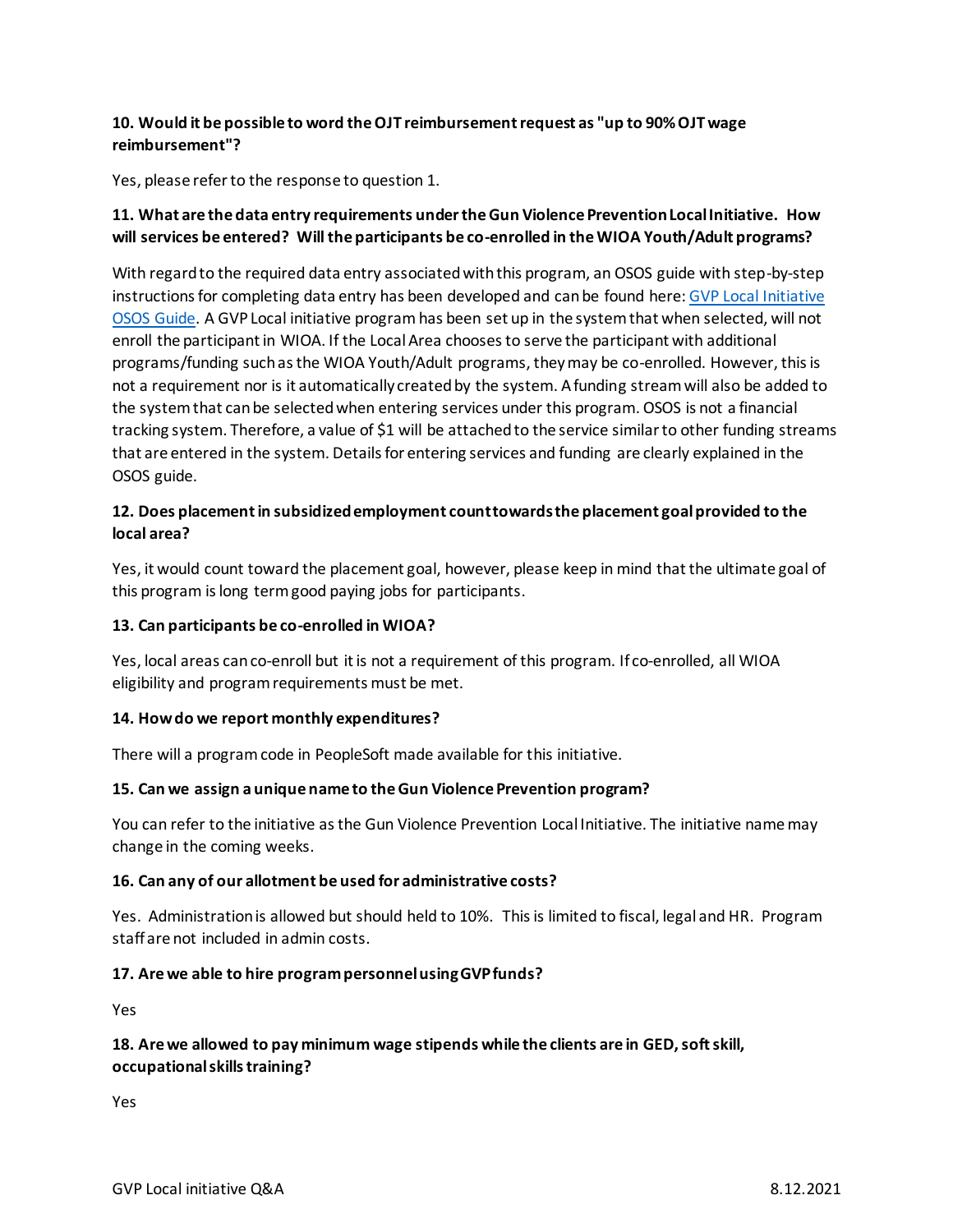### **19. Are daycare/childcare expenses allowed while in training or employment?**

Yes

### **20. Are we allowed to fund for advertising/outreach?**

Yes

#### **21. Are there any disallowed costs?**

Please share any programs/initiatives that you want to support in your plan, and these will be reviewed on a case-by-case basis by NYSDOL. We are trying to be flexible and ask that you use your best judgment in outlining costs.

### **22. Are we to go by specific definitions when determining GVP eligibility?**

GVP eligibility should be determined based on the GVP eligibility guidelines provided on your GVP Local Initiative plans. See eligibility guidance below.

#### Eligibility for Program Participants

- The Program will serve unemployed, under-employed and out-of-school youth between age 18 and 24 in areas of cities impacted by gun violence.
- The Program will not serve youth enrolled in college; and
- At least 75% of program participants must reside within specified priority zip codes provided by **NYSDOL**

### **23. When we use the term "unemployed" is it defined as collecting U.I. and seeking work or, in this case, just seeking work?**

Unemployed would-be seeking work.

# **24. What do we consider the definition for "underemployed"? Is the definition for "out-of-school youth" the WIOA definition with all its conditions or something simpler?**

Please use this definition, Underemployed individuals, as defined by WIOA, may include (1) individuals employed less than full-time who are seeking full-time employment; (2) individuals who are employed in a position that is inadequate with respect to their skills and training; (3) individuals who are employed who meet the definition of a low-income individual in WIOA sec. 3(36); and (4) individuals who are employed, but whose current job's earnings are not sufficient compared to their previous job's earnings from their previous employment, per State or local policy.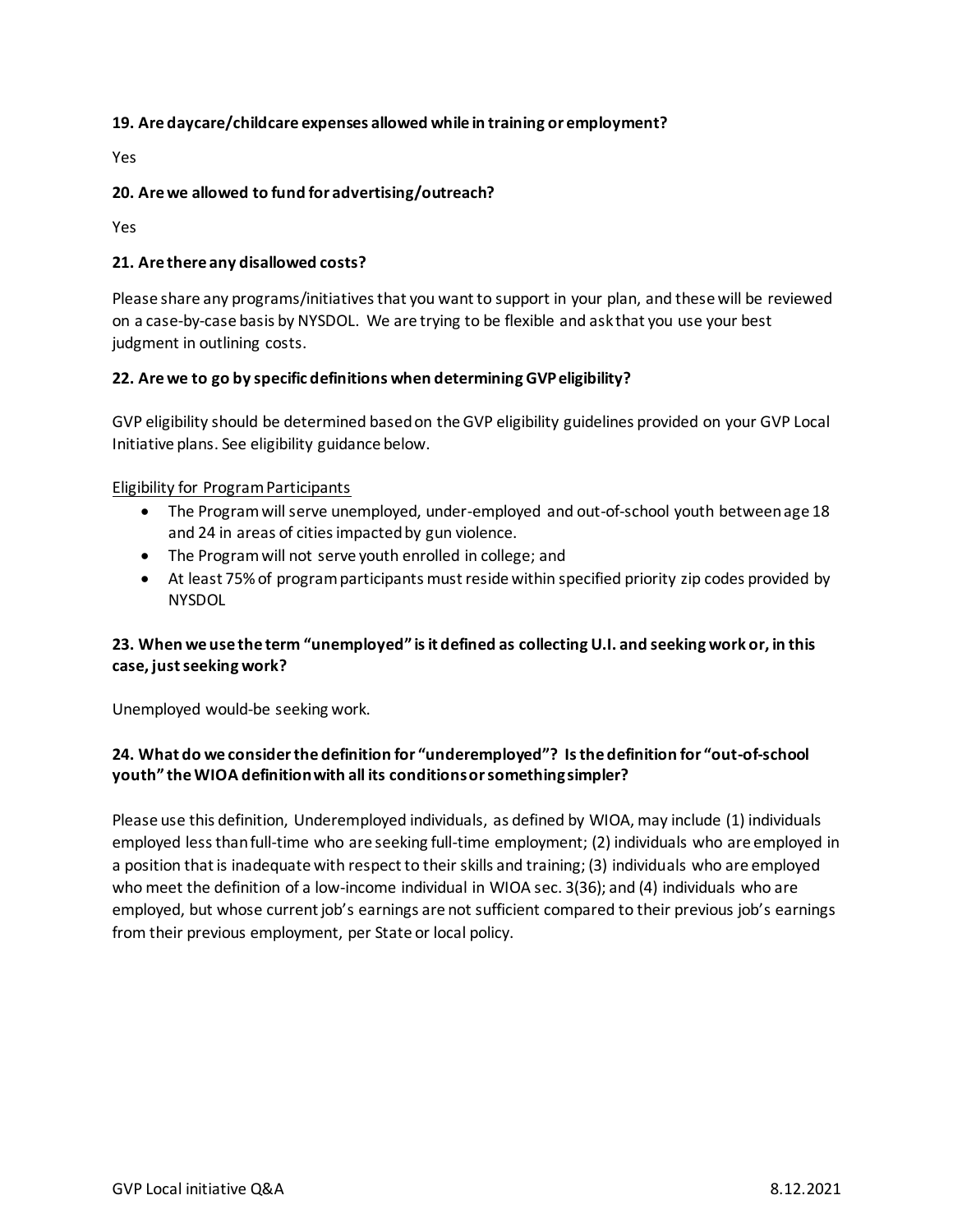**25. We would like to use OJT as a key incentive for employment but our WIOA OJT policy is very involved and burdensome (i.e., vetting of business with NYSDOL, posting of job order with us or NYSDOL, pre-award review business application, employer responsibility questionnaire and attestation, development of a detailed training plan and OJT contract with wage/hour requirements, monitoring responsibilities, etc.).**

- **May we adopt a simpler, more "streamlined" GVP OJT process than the one we use under WIOA?** There will be pieces of any OJT process that will need to remain intact, i.e. the due diligence process, attestations, monitoring, etc. but we will look at similar processes and look to streamline and simplify where possible.
- **Do we need a training plan and, if so, how detailed, or extensive?** Yes, a training plan is a critical and necessary piece of any OJT program. We will work to provide templates and/or examples to assist in the development of these plans.
- **Do we need monitoring provisions for the OJT, etc.?** Yes, as with any OJT program, monitoring is another important component. Monitoring should be done at the mid-point and end of the training period and may be done virtually when possible.
- **What can we do without to make this a viable tool for so many youths under GVP?** We will review the current OJT process and work to streamline, improve and automate where possible.

# **26. One clarification on the phrase "Cost per Participant Cap". We are assuming that that phrase refers to an average cost per participant, not a maximum, as some participants will need more resources, and some will need less. Am I understanding that correctly?**

The cap for GVP is really an average of \$5,000 per participant placed, based on final expenditures and actual number of participants placed.

# **27. Does enrollment into college also count as a goal outcome for the youth? Or is it strictly permanent employment?**

No, placement into college does not count as a goal outcome. It must be employment.

# **28. Will weekly reporting forms be coming soon for NYS GVP? I'm unsure as to how to report outreach and outcomes for this grant. Also, who will receive the weekly reports for the NYS GVP grant?**

NYSDOL is working on a process to report weekly outreach and recruitment. All other reporting will be captured through OSOS data entry. The GVP Local initiative OSOS Guide is located here, [https://dol.ny.gov/system/files/documents/2021/08/gun-violence-prevention-local-initiative-osos](https://dol.ny.gov/system/files/documents/2021/08/gun-violence-prevention-local-initiative-osos-guide.pdf)[guide.pdf.](https://dol.ny.gov/system/files/documents/2021/08/gun-violence-prevention-local-initiative-osos-guide.pdf) In addition, two trainings have been scheduled to review this process. They will be held on Friday August 13<sup>th</sup> at 1:30pm and a repeat session will be held on Thursday August 19<sup>th</sup> at 11:00am.